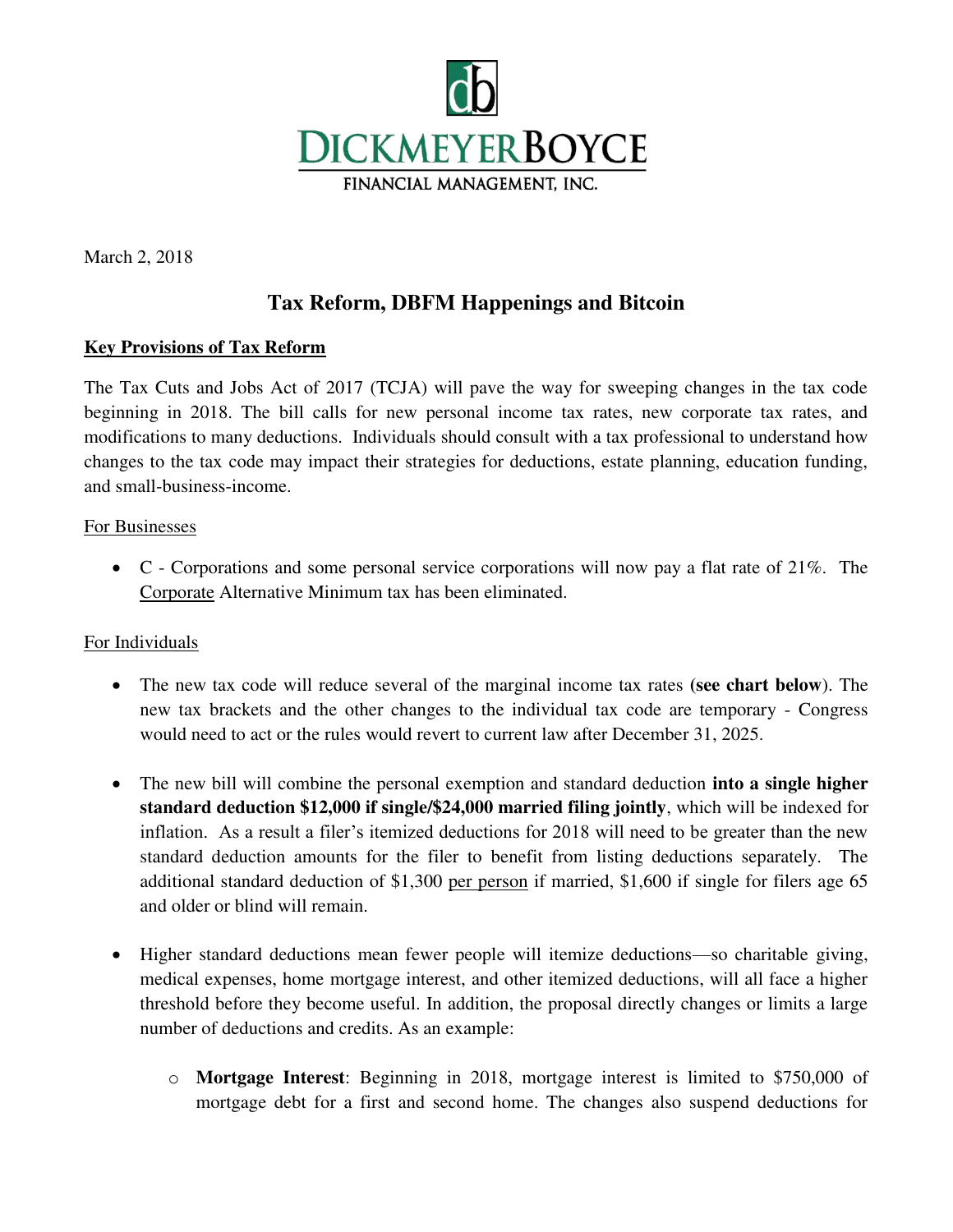

interest on home equity debt unless the proceeds of the loan are used for the acquisition or substantial improvement of the home.

- o **State, Sales and Property taxes:** The deduction for the combination of all (3) taxes is capped at \$10,000.
- **The Child Tax Credit** doubles the amount of the credit from \$1,000 to \$2,000 per qualifying children 17 years old or under at the end of the year. So if you have one child, you'll be able to claim a \$2,000 credit. For two children, your credit is \$4,000. A credit reduces your tax bill dollar for dollar. The tax law further raises the phase out so more filers will be eligible. Phase outs, which are not indexed for inflation, will begin with AGI of more than \$400,000 for married filers and more than \$200,000 for all other taxpayers.
- $\bullet$  In addition the credit is now refundable up to \$1,400, subject to phase outs. In other words, even if a taxpayer has no tax liability, the taxpayer can get back up to \$1,400 for each qualifying child beginning in 2018. However, the refundable portion of the credit is capped at 15% of your earned income in excess of \$4,500.

The tax reform bill also includes a non-refundable \$500 family credit for other dependents. Examples include an aging parent who depends on you for care or a child whose support you provide, but is 17 years old or older.

- Changes **to the personal Alternative Minimum Tax (AMT)** will limit the impact of the tax. The AMT was designed to prevent high-income individuals from avoiding income tax by piling up deductions.
- **Retirement savings incentives** are unaffected. The new rules do not call for changes to existing retirement savings incentives, preserving the favorable tax treatment and contribution limits for 401(k)s, IRAs, and other retirement savings accounts. The proposals also left the rules for health savings accounts intact. However, the proposal does call for ending the Roth IRA recharacterization option starting in 2018. Re-characterization allowed taxpayers to undo a Roth IRA conversion for a limited time, and was often useful if the value of the converted investments fell in value. The IRS has confirmed that people have until October  $15<sup>th</sup>$ , 2018, to undo 2017 Roth IRA conversions.
- The **Federal Estate tax exemption** increases dramatically. The legislation will roughly double the federal estate tax exemption to \$11 million per person (\$22 million per couple). That limit would be indexed for inflation, but would expire and revert back to current law after 2025. Beneficiaries will also still get a step up in basis, meaning there will be no capital gains tax due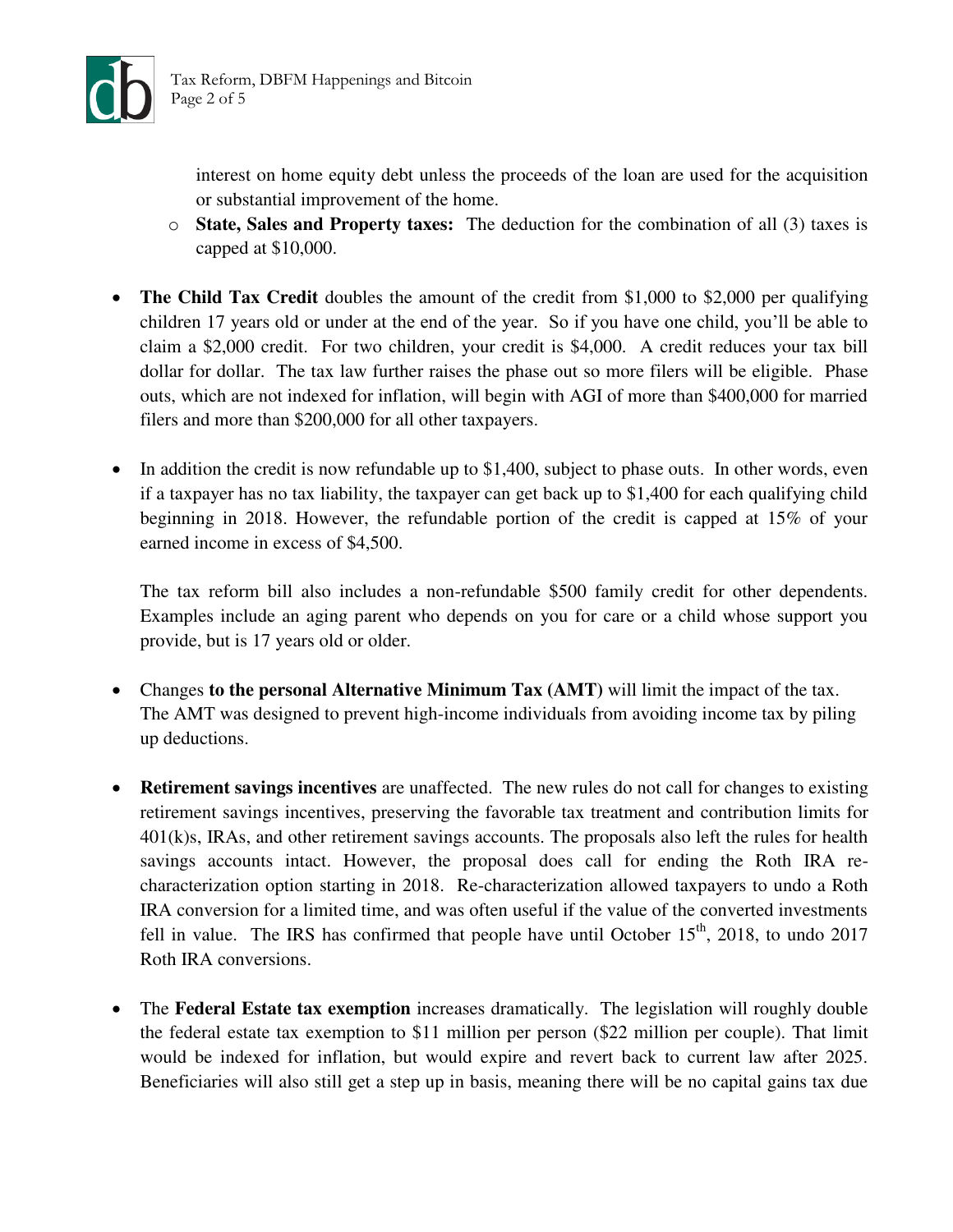

on inherited assets at the time of the transfer, and the cost basis—the value used to compute tax liability—would be reset to the price at that date.

- Under the law **College 529 Plan accounts** become more flexible. Beginning in 2018 account owners may take tax-free withdrawals up to \$10,000 per year per student for tuition expenses at public, private, or religious schools K-12. **Please note: this provision now also applies to elementary, middle, and high schools.** Payments for K-12 tuition expenses cannot exceed a combined total of \$10,000 per beneficiary from all qualified tuition programs.
- Under the new legislation, 529 account owners can also roll over their savings to an Achieving A Better Life Experience (ABLE) account owned by the same beneficiary or member of the beneficiary's family. ABLE Accounts are tax-advantaged savings accounts for individuals with disabilities and their families. A rollover will count toward the annual ABLE account contribution limit, which increased to \$15,000 on January 1, 2018.

# **IRA and H.S.A. Contribution Deadlines for** *2017*

The deadline for IRA **contributions** is April 17, 2018. The 2017 contribution limit is \$5,500. If you were age 50 by 12/31/17 you can contribute an additional \$1,000. The limits for 2018 remain the same.

The deadline for H.S.A. **contributions** is also April 17, 2018. The 2017 contribution limit is \$3,400 for a single person or \$6,750 for a family. If you were age 55 or older by 12/31/17, you can contribute an additional \$1,000.

The H.S.A. limits for 2018 are \$3,450 for a single person and \$6,900 for a family. The catch up for those over age 55 remains at \$1,000.

## **New Tax Brackets**

#### **Single Filing Status**

| <b>Prior Law</b>      |       | <b>Tax Cuts and Job Act</b> |                       |
|-----------------------|-------|-----------------------------|-----------------------|
| <b>Bracket</b>        | Rate  | Rate                        | <b>Bracket</b>        |
| $$0 - $9,525$         | 10%   | 10%                         | $$0 - $9,525$         |
| $$9,526 - $38,700$    | 15%   | $12\%$                      | $$9,526 - $38,700$    |
| \$38,701 - \$93,700   | 25%   | 22%                         | $$38,701 - $82,500$   |
| \$93,701 - \$195,450  | 28%   | 24%                         | \$82,501 - \$157,500  |
| $$195,451 - $424,950$ | 33%   | $32\%$                      | $$157,501 - $200,000$ |
| \$424,951 - \$426,700 | 35%   | 35%                         | $$200,001 - $500,000$ |
| $$426,700+$           | 39.6% | 37%                         | $$500,001 +$          |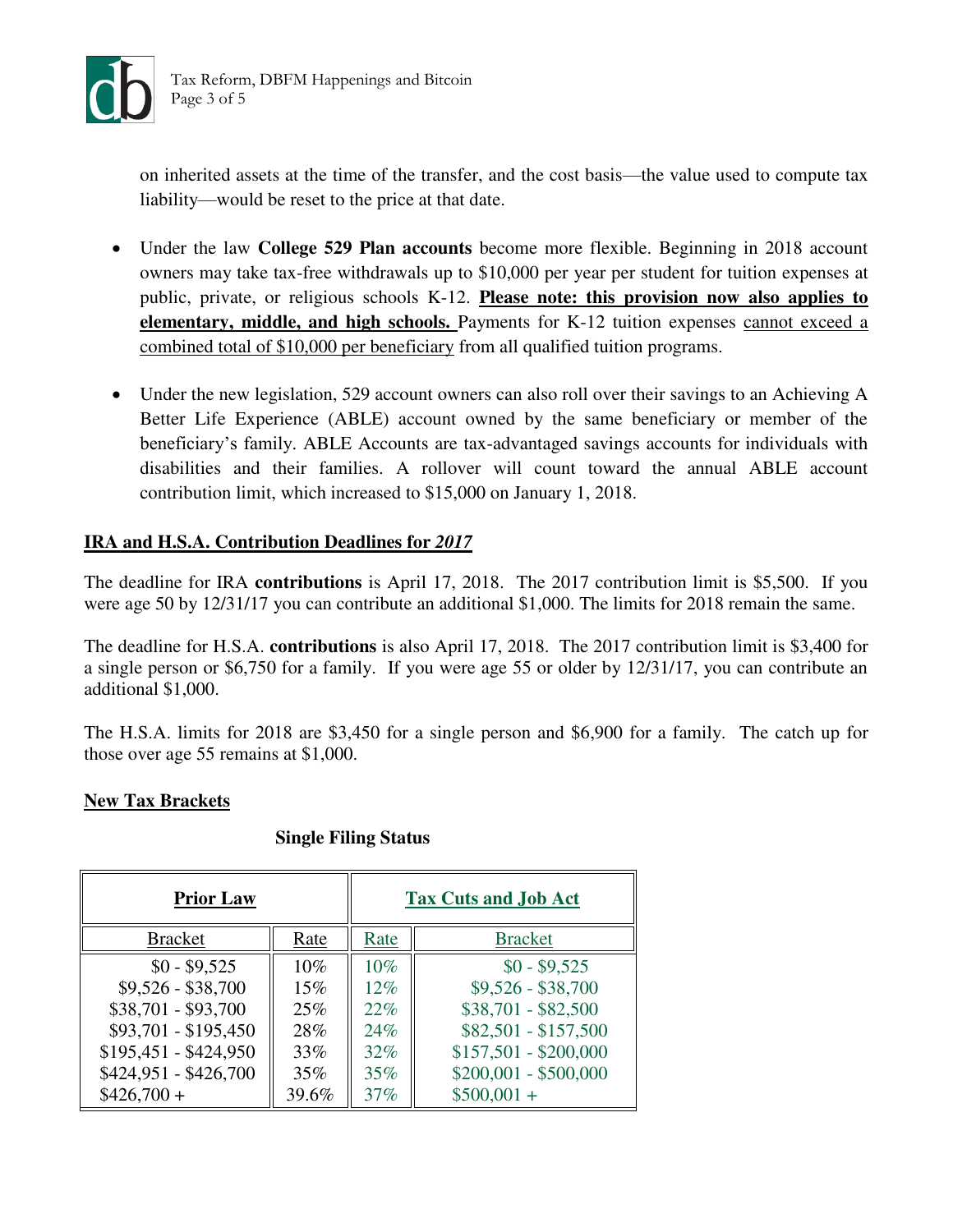

| <b>Prior Law</b>      |       | <b>Tax Cuts and Job Act</b> |                       |  |
|-----------------------|-------|-----------------------------|-----------------------|--|
| <b>Bracket</b>        | Rate  | Rate                        | <b>Bracket</b>        |  |
| $$0 - $19,050$        | 10%   | 10%                         | $$0 - $19,050$        |  |
| $$19,051 - $77,400$   | 15%   | 12%                         | $$19,051 - $77,400$   |  |
| $$77,401 - $156,150$  | 25%   | 22%                         | $$77,401 - $165,000$  |  |
| $$156,151 - $237,950$ | 28%   | 24%                         | $$165,001 - $315,000$ |  |
| \$237,951 - \$424,950 | 33%   | $32\%$                      | $$315,001 - $400,000$ |  |
| \$424,951 - \$480,050 | 35%   | 35%                         | $$400,001 - $600,000$ |  |
| $$480,051+$           | 39.6% | 37%                         | $$600,001 +$          |  |

# **Married Filing Jointly Status**

## **DBFM Happenings**

We are very pleased to formally introduce Max Dickmeyer as a new member of our team. Many of you already know Max. He has worked for us during the summers since he was a senior in high school and he worked for us part time in 2017 after graduating from Purdue University with a degree in Mechanical Engineering. Separately, during the last year, Max introduced a new product – Digital Composites through his company Remember U, LLC. He will continue to work on developing a market for his new business. But, Max has committed most of his efforts to supporting DBFM and its clients. His primary responsibilities will continue to be investment research but in addition he will cultivate relationships with new prospective clients, engage existing clients with timely writing pieces of pertinent information (see the Bitcoin piece below) and support the asset management and technology needs of our operation.

Max began learning our stock research process six years ago. Over the past several years he has improved our process and added automation, thereby enabling us to analyze triple the number of stocks we had previously been able to evaluate.

Max's title is Investment Advisor Representative. He will be involved in portfolio management, but he will play many roles at DBFM as Max has a technology background as well as an eye for process improvement. So, beyond his roles in portfolio management and stock research, he will provide technical support in improving our business processes. We are pleased to have him on board. Please join us in welcoming Max Dickmeyer.

#### **Bitcoin**

Over the course of the last year we've received a few questions about Bitcoin. What is it? Should I invest in it? Is it a good investment? We thought a little education about Bitcoin would be appropriate.

It is important for everyone to know that Bitcoin is not a company. Bitcoin is one of hundreds of digital currencies also referred to as cryptocurrencies. In order to own Bitcoin you would need to create an